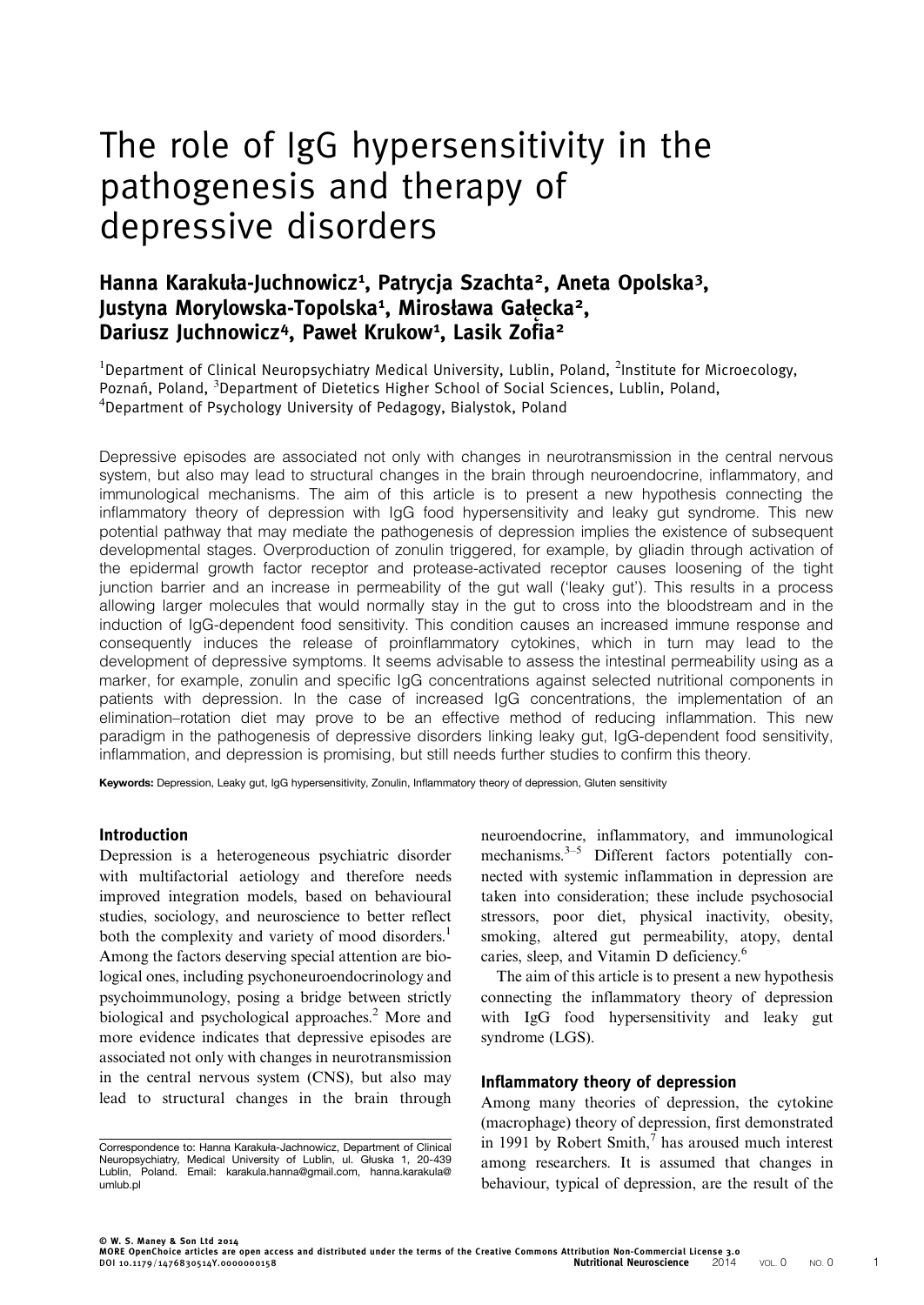interaction of proinflammatory cytokines produced in the peripheral and/or CNS with the neuroendocrine system. This leads to activation of the hypothalamicpituitary-adrenal (HPA) axis and elimination of tryptophan, a serotonin precursor (as a result of activation of indole 2,3-dioxygenase, an enzyme that converts tryptophan into kynurenine).[8](#page-6-0)

Cytokines are a large group of more than 100 regulatory proteins, proinflammatory and anti-inflammatory mediators, which can be considered immune regulating hormones that regulate growth, proliferation, and cell activity. $9$  A wide range of biological activities of cytokines known so far includes pyrogenic activity, hyperalgesic activity, the effect on energy balance in the body by changing the appetite level and metabolism, modulation of the autonomic nervous system activity, the effect on the functioning and structure of the cardiovascular system, mood lowering effects, increased drowsiness, and the regulation of hormones, and other cytokines.<sup>[10](#page-6-0)</sup> Cytokines are also signalling molecules involved in a diverse set of physiological roles with extensive cross-talk.<sup>[11,12](#page-6-0)</sup>

The increase in the proinflammatory cytokine concentration and their effects on the CNS contribute to the development of neuropsychological and somatic depressive symptoms.[13](#page-6-0)

Many studies conducted so far have shown elevated levels of proinflammatory cytokines in the serum of patients with a major depressive episode. In these studies, multiple cytokines such as tumour necrosis factor (TNF-α), interferon-γ, interleukin IL-1β, IL-2, IL-4, IL-6, IL-8, and IL-10 were taken into account. Two recent meta-analyses confirmed the importance of higher interleukin-1, -6, and TNF-α levels in the serum of patients with depression.<sup>[14,15](#page-6-0)</sup> Elevated levels of these cytokines in the cerebrospinal fluid of depressive patients were also shown in numerous studies.<sup>16,17</sup> The importance of elevated C-reactive protein is highlighted<sup>18,19</sup> in the absence of clearly consistent findings with regard to other cytokines.<sup>15</sup> An interesting phenomenon, confirming the link between the inflammatory process and depression symptoms, is the co-occurrence of depression with inflammatory diseases such as asthma, chronic obstructive pulmonary disease, diabetes, allergy, and rheumatoid arthritis.<sup>20</sup>

Immunostimulatory treatment using interferonalpha (IFN-alpha) in hepatitis C or cancer (melanoma, leukaemia) shows that this treatment is associated with much higher rates of depression as compared to those of the general population. $2<sup>1</sup>$ Among patients receiving IFN-alpha, the percentage of depressed individuals is nearly  $45\%$ <sup>[22](#page-6-0)</sup> Further evidence on the important role of proinflammatory cytokines in the pathogenesis of depression is provided by a study demonstrating that the concentration of inflammatory cytokines correlates positively with the

severity of depressive symptoms, $^{23}$  $^{23}$  $^{23}$  while antidepressive treatment and clinical improvement leads to reduction of proinflammatory cytokine concentration in patients with depression.<sup>10</sup> A meta-analysis of 22 studies evaluating the relationship between the efficacy of antidepressant medication in the treatment of depression and levels of inflammatory markers showed that the use of antidepressive drugs (especially serotonin-specific reuptake inhibitors) was associated with decreased levels of IL-1 $\beta$  and IL-6.<sup>[24](#page-6-0)</sup>

It has been established that Proinflammatory cytokines may contribute to the development and progression of depression through the following pathways:

- 1. Pathological activation of the immune response, including the acute-phase reaction as well as changes occurring early in response to tissue damage: this reaction is manifested, among other things, with a sharp increase in the production of many proteins, including acute phase proteins: the C-reactive protein, alpha-1 acid glycoprotein, and α-chymotrypsin, together with changes in their structure.<sup>[25,26](#page-6-0)</sup>
- 2. Changes in neurotransmitter systems: inflammatory cytokines can cross the blood–brain barrier, using both the space with increased permeability and the active transport principle. The migration of cytokines to the CNS can trigger various psychopathological changes,  $27$  i.a., due to the influence of changes in the synthesis, reuptake, and metabolism of neurotransmitters involved in the regulation of mood such as dopamine, serotonin, or glutamate. $28-30$  $28-30$  $28-30$  It turns out that cytokines can cause a decrease in the availability of serotonin, with an increase in concentrations of neurotoxic tryptophan metabolites via 2,3-dioxygenase indoleamine activation. Substances produced during the catabolism of tryptophan (called TRYCATs) may adversely affect the behaviour processes. For example, kynurenine elicits anxiety and depressive behaviour[.31,32](#page-6-0)

Toxic metabolites of tryptophan are also produced under the influence of tryptophan 2,3-dioxygenase, activated by cortisol, $33$  whose concentration is often increased in depression. $34$  Dopamine is also a neurotransmitter whose concentration and availability is reduced under the influence of cytokines in selective areas of the brain.[35](#page-6-0)

Another process, also disrupted in depression, is associated with the capacity of cytokines to increase glutamate release, which consequently leads to an increase in glutamate transmission, and finally results in enhanced generation of free radicals.

An important consequence of the increased glutamatergic transduction is also reduced production of the nerve growth factor (brain derived neurotrophic factor (BDNF)). Increased glutamate neurotransmission and BDNF reduced levels lead to changes in neuronal plasticity[.36](#page-6-0)

3. The effect on the HPA axis and release of corticotropin-releasing hormone (CRH) and adrenocorticotropic hormone (ACTH): proinflammatory cytokines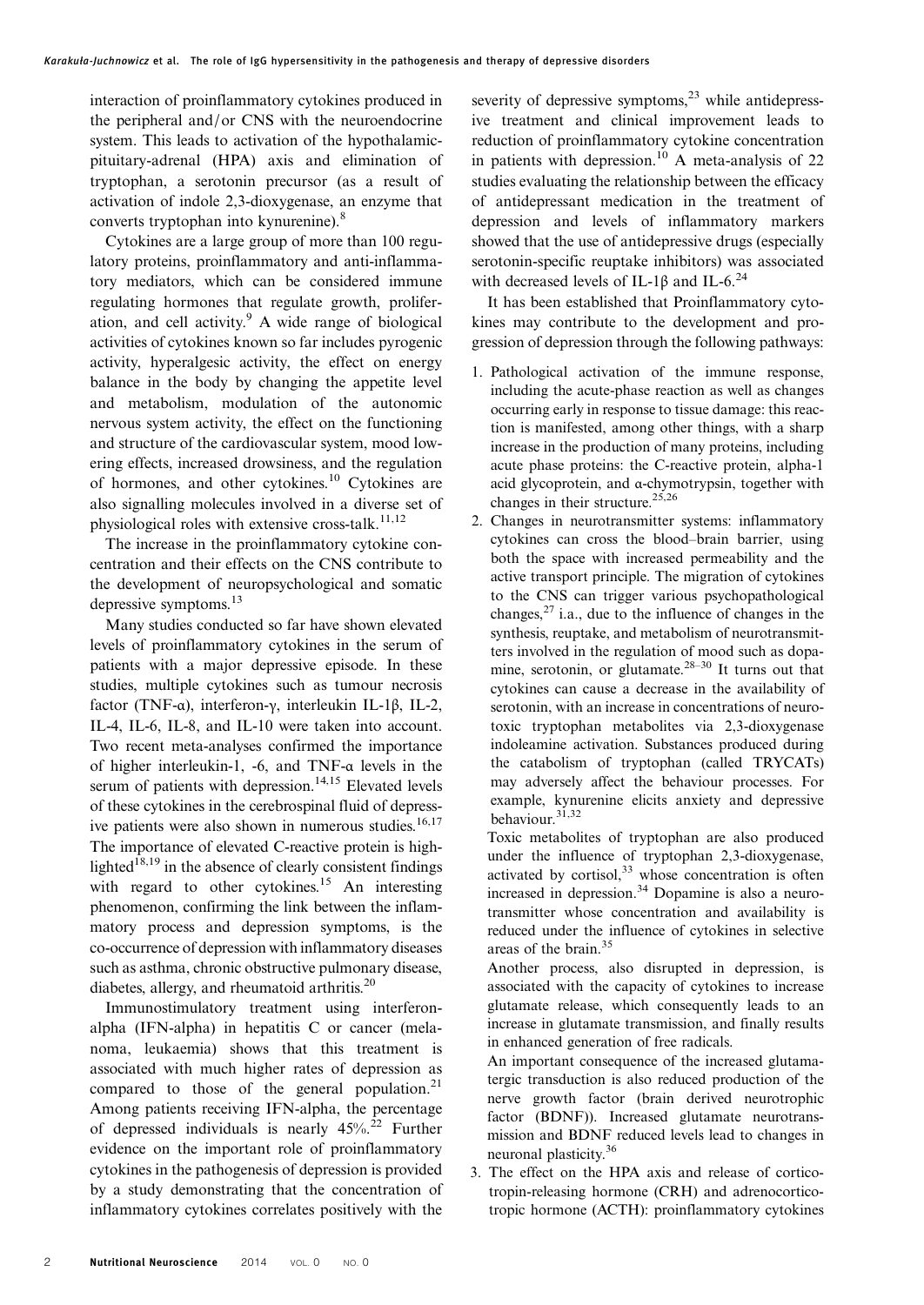intensify noradrenergic neurotransmission and activate the HPA  $axis^{37}$  $axis^{37}$  $axis^{37}$  HPA hyperactivity has been proposed as the neurobiological basis of major depression.[38](#page-6-0) It is well documented that patients with major depressive disorder have elevated plasma cortisol levels as well as decreased sensitivity to external dexamethasone and CRH.[39](#page-6-0)

4. The processes described above, expressed in immunological and glandular malfunctions and neurotransmitters dysregulation, can lead to brain cell loss and reduction in neurogenesis. According to the latest views on the pathogenesis of depression, stress factors can cause atrophy of hippocampal cells (as a result of hypercortisolism caused by HPA axis hyperactivity) and impairment of neurogenesis in predisposed subjects.[40](#page-6-0)

Although there is a growing body of evidence supporting the importance of inflammation and immune activation in at least part of the population of depressive patients,  $3,15,18,41$  the role of inflammation and inflammatory processes similar to those described in cases of schizophrenia<sup>[42](#page-6-0)</sup> requires further investigation in depression as do potential issues governing the integrity of the intestinal barrier via sulphonation, $43$  tight-junction (TJ) modulators, $44$  the contributing role of pathogenic agents,  $42$  and IgG food hypersensitivity.[45](#page-6-0)

#### Leaky gut and IgG hypersensitivity

There is an increasing number of reports on the role of the gastrointestinal tract in the pathogenesis of depression.[46](#page-6-0) One of the factors leading to a systemic inflammatory response is increased intestinal permeability, also called leaky gut syndrome (LGS). LGS is a dysfunction of the intestinal barrier, resulting from damaged connections between enterocytes. $47$  These connections – intercellular tight junctions  $(TJs)$  – are protein complexes, with junctions between enterocytes that are the structural basis for the epithelium barrier.<sup>[48](#page-6-0)</sup> They play two fundamental roles, serving as: (1) a gate that regulates the passage of ions, water, and other molecules through the paracellular route; and (2) a fence that blocks the lateral diffusion within the plane of the membrane of lipids and proteins, thereby maintaining the polarized distribution of lipids and proteins between the apical and basolateral plasma membrane domains.<sup>[49](#page-6-0)</sup> TJs also control the balance between the body's immune tolerance and response to antigens. Proteins that make up TJs – zonulin, occludin, and claudins, modulate the permeability of the described connections.<sup>[50,51](#page-7-0)</sup> We already know much about the structure of TJs, but relatively little is known about their physiological and pathophysiological modulation.

Zonulin is a precursor of acute phase protein-haptoglobin 2. This protein controls paracellular permeability through the epidermal growth factor receptor<sup>52</sup> and protease-activated receptor (PAR)- $2^{44,53}$  $2^{44,53}$  $2^{44,53}$  $2^{44,53}$  The main role of zonulin is to regulate the flow of molecules from the intestinal lumen by loosening TJs[.44](#page-6-0)[,54](#page-7-0)

It has been shown that overproduction of zonulin can be triggered by exposure to bacteria,  $53,55,56$ drugs,  $53$  stress,  $57$  or foods.  $53$  For example, the dietary protein gliadin, which is a class of proteins present in wheat and several other cereals within the grass genus Triticum, binds to the CXCR3 receptor, leading to MyD88-dependent zonulin release and increased intestinal permeability.[53,56,58](#page-7-0) This, in turn, may result in higher serum concentrations of the proinflammatory cytokines, free radicals, and others.<sup>59</sup> The bowel dysfunction could, through a TJ opening, induce immune activation which could contribute to mitochondrial dysfunction and finally result in oxidative stress.

It remains unclear whether gliadin-induced zonulin activation is a specific reaction, that is whether gliadin-dependent activation of the zonulin system requires interaction of gliadin with a specific enterocyte receptor(s), or is a consequence of an unspecific response.[60](#page-7-0) A possible gliadin mechanism of action may lead to a zonulin-mediated increase in actin polymerisation and intestinal permeability. Enterocytes exposed to gliadin physiologically react by secreting zonulin into the intestinal lumen. While in normal intestinal tissues this secretion is self-limited in time, the zonulin system in gut tissues of subjects with coeliac disease (CD) is chronically upregulated, leading to a sustained increase in intestinal permeability to macromolecules, including gliadin, from the lumen to the lamina propria, and ultimately to intestinal permeability, immune, and autoimmune disorders.[60](#page-7-0) Increasing evidence points to possible connections between autoimmune diseases, such as coeliac disease or type 1 diabetes, and an earlier increase in intestinal permeability, where, apart from a genetic predisposition and environmental factors, impairment of the intestinal barrier function must occur.[61,62](#page-7-0) The hypothesis about the dysregulation of the zonulin release system, which triggers the disease mechanism, immunological impairment of the gut wall with increased intestinal permeability combined with exposure to non-specific antigens, e.g. dietary or bacterial factors may result in chronic inflammation or autoimmune disease in genetically predisposed subjects. $53,61-63$  $53,61-63$  $53,61-63$ 

Zonulin impact on intestinal permeability depends on time of administration and dosage. These results were confirmed independently in vivo in intestinal permeability assay, wherein zonulin induced a significant, reversible increase in the gastric mucosal permeability of the duodenum and small intestine.<sup>[44](#page-6-0)</sup> Zonulin can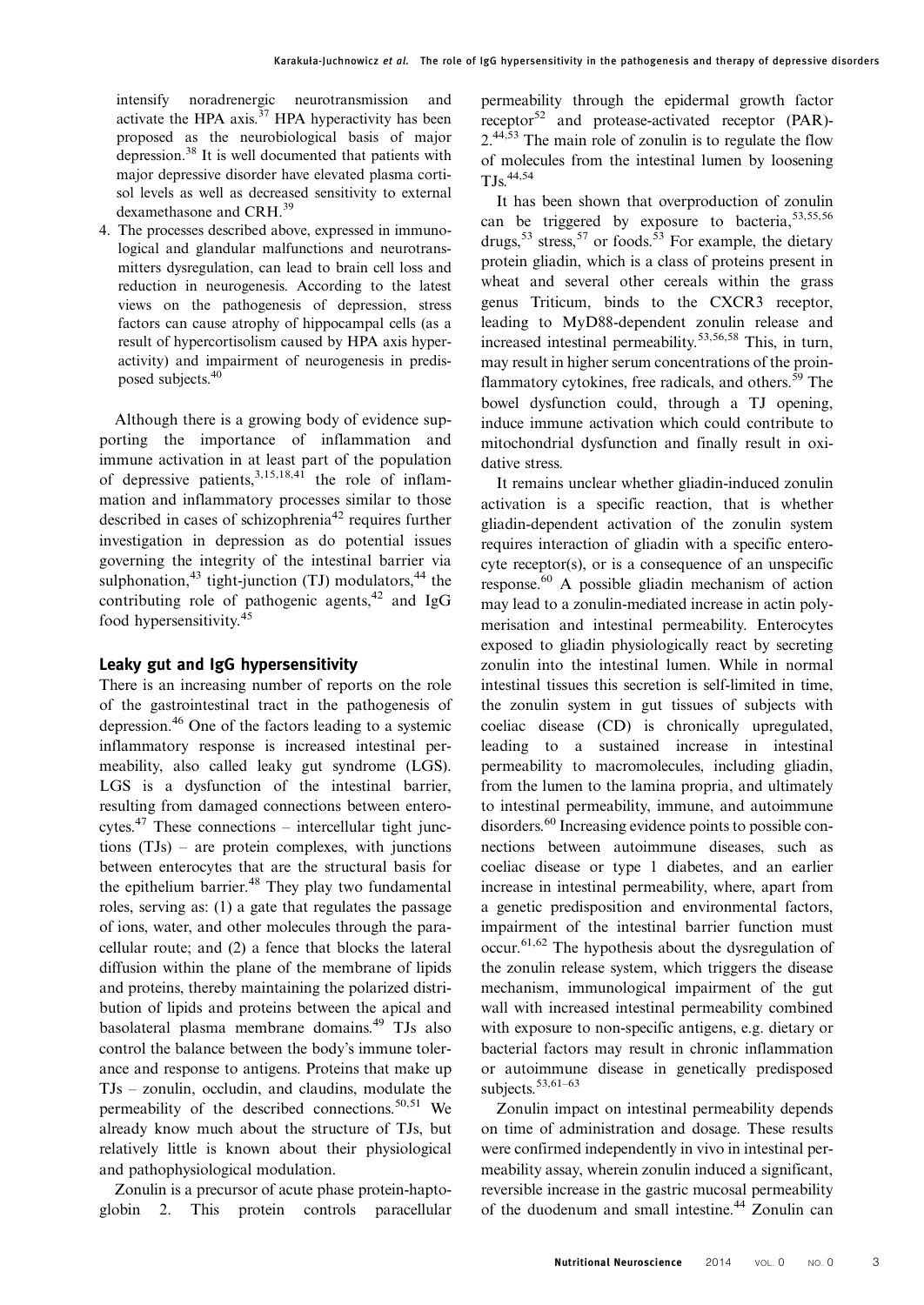be used as a biomarker of impaired gut barrier function for several autoimmune, neurodegenerative, and tumour diseases and can be a potential therapeutic target for the treatment of these devastating conditions.[44](#page-6-0)

However, it should be stressed that other factors, for instance commensal bacteria<sup>[64](#page-7-0)</sup> or glycated and lipoxidated proteins and peptides,  $65$  may also disturb the gut immune homeostasis, leading to LGS, chronic immunological overactivation, and low-grade inflammation. Advanced glycation end products constitute a group of heterogeneous compounds, whose high concentrations in the body may be linked to activation of a specific receptor called RAGE and substantially exaggerate and prolong an inflammatory condition.<sup>[65](#page-7-0)</sup> Production of similar compounds is facilitated by foods undergoing high-temperature processing and may adversely affect bowel receptors or exert an impact on systemic inflammation.<sup>[65,66](#page-7-0)</sup>

The other proteins that play an important role in regulating the intestinal barrier by modulating the permeability of tight junctions are tight junction-associated MARVEL proteins (with occludin being the best studied member of this protein family), junctional adhesion molecules, and more than 20 members of the claudin family[.67,68](#page-7-0) It is likely that claudins interact with many proteins. $69,70$  Better understanding of these interactions may provide insight into the entire cycle of TJ regulation.<sup>[71](#page-7-0)</sup> For example, the results of some studies<sup>72,73</sup> demonstrate increased intestinal claudin expression in response to milk protein components. Occludin in turn was first identified as an integral mem-brane protein connected with TJs in chickens<sup>[74](#page-7-0)</sup> and in mammals.<sup>75</sup> These proteins interact with the actin cytoskeleton via TJ adaptor proteins like zonula occludens, which are membrane-associated guanylate kinase inverted, and cingulin. $67$ 

The factors aggravating TJs functioning are, i.a., psychological stress (increasing levels of CRH), proinflammatory cytokines, bacterial dysbiosis, nuclear transcription factor NFKB (involved in the cellular response to stimuli–stress, cytokines, free radicals, antigens), oxidative stress, and others. $45,59$  $45,59$  In their study on mice, Riba et al.<sup>[76](#page-7-0)</sup> found that stress from maternal separation induces irritable bowel-like syndrome connected with increased paracellular intestinal permeability and visceral hypersensitivity in adult offspring, but also causes a specific IgG response to soluble food antigens.

Selective permeability due to loss of intestinal barrier is observed, i.a., in coeliac disease, inflammatory bowel disease, obesity, atopic dermatitis, food hypersensitivity, diabetes, sarcoidosis, neoplastic dis-eases, cystic fibrosis, and also in autism.<sup>[5](#page-6-0)[,77,78](#page-7-0)</sup>

There is a growing interest in the role of microbiota in the maintenance of proper TJ functioning, the brain–gut axis, and in the development of psychiatric disorders.[79](#page-7-0) The effect that intestinal bacteria has on CNS and, consequently, psychiatric disorders are multidirectional, and is based primarily not only on cytokine levels modulation, tryptophan metabolism, but also on intestinal permeability.<sup>[45](#page-6-0)[,80](#page-7-0)</sup> Autochthonic bacteria are an important component in reducing levels of proinflammatory cytokines and in maintaining intestinal barrier continuity. This is the reason why bacterial dysbiosis can lead to TJ unsealing. Increased intestinal permeability allows bacterial lipopolysaccharides to penetrate into the blood. In depression, significantly elevated levels of IgM and IgA antibodies against gram-negative enterobacteria lipopolysaccharides were found.<sup>[5](#page-6-0)</sup> This observation is very important because metabolites of certain bacteria not only adversely affect the functioning of the CNS but also penetrate into the blood. A perfect example is the study of Naseribafrouei et  $al$ .<sup>[81](#page-7-0)</sup> They showed that the Oscillibacter type strain, found in depression patients, has a homolog of neurotransmitter GABA – valeric acid as its main metabolic end product.<sup>[81](#page-7-0)</sup> This mechanism may contribute to the psychopathology of depression.

The type of diet can also contribute to LGS development, either by mechanical TJ damage or by having a negative effect on microbiota balance. A study by Drago et  $al.56$  $al.56$  shows that gliadin containing foods may lead to increased gut permeability. Gliadin activates zonulin signalling irrespective of the genetic expression of autoimmunity, which leads to increased intestinal permeability to macromolecules.<sup>[56](#page-7-0)</sup>

Taken together, many factors contribute to LGS, which is the reason why intestinal bacteria (autochthonous microflora; microbiota) and incompletely digested nutrients move from the intestinal lumen into the blood. This condition leads to the activation of the immune system, $82$  which may initiate production of specific IgG antibodies against nutrients, and consequently, the development of food hypersensitivity, which is delayed and IgG-depen-dent.<sup>[83](#page-7-0)</sup> Inflammation, emerging as a consequence of this process, is chronically sustained by repeated consumption of allergenic foods.  $46,84-86$  $46,84-86$  $46,84-86$  $46,84-86$  The role of specific IgG antibodies has been confirmed in coeliac patients where IgG-dependent delayed reaction to gluten occurs.[87,88](#page-7-0)

The delayed nature of the reaction is a considerable diagnostic obstacle that makes it impossible for the patient to identify the factor causing the allergy. This results from the characteristics of IgG-dependent responses. While IgE antibodies are responsible for acute, immediately appearing allergic reactions, IgG-dependent reactions take much longer to develop.[89,90](#page-7-0) These antibodies play a significant role in shaping the body's normal immune response.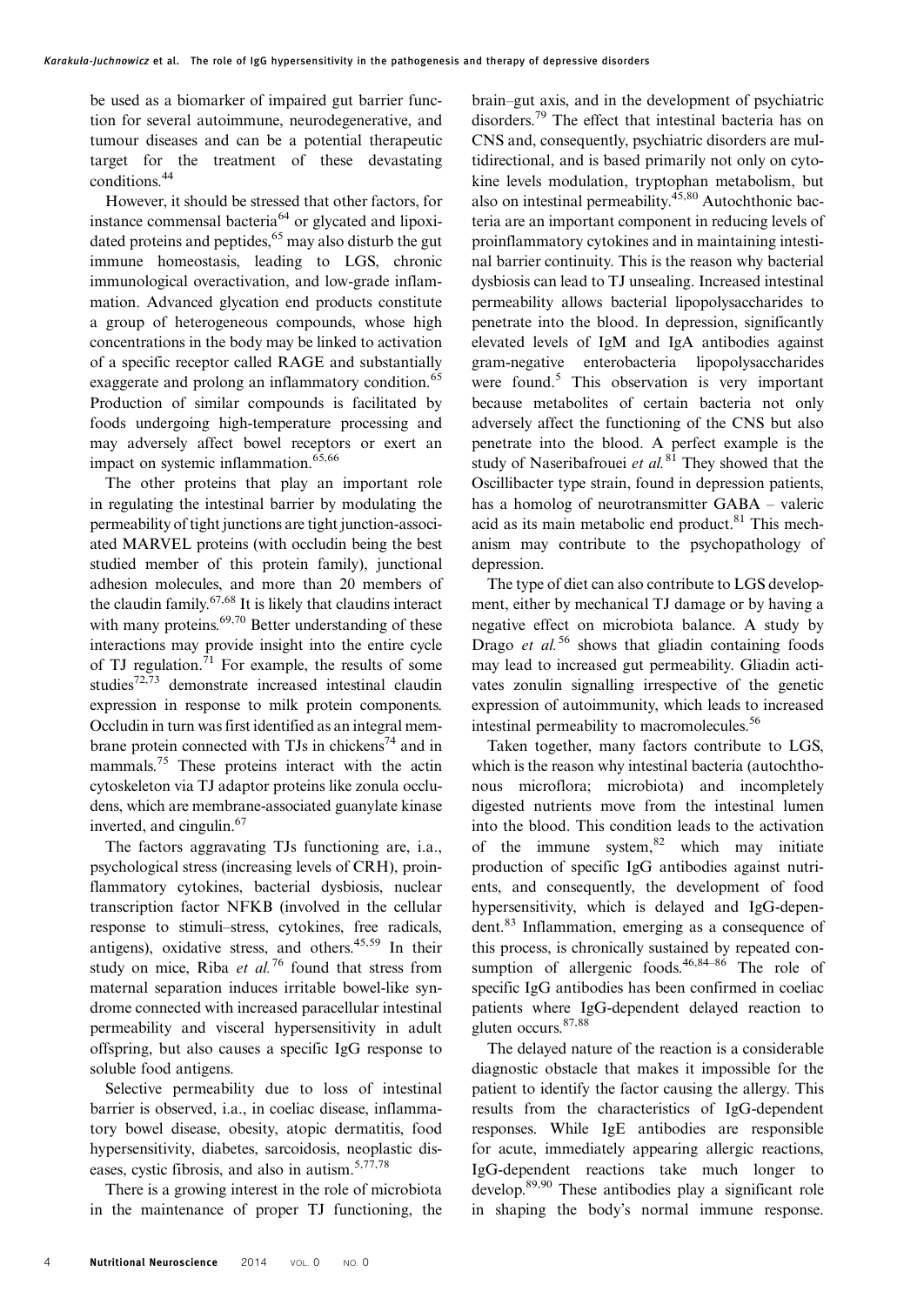Specific IgG-food-antigen complexes activate the complementary system and phagocytic migration, degrading the immune complex. $91$  The immune system can be activated where the immune complex is formed at the binding site of the receptor, e.g. in the choroid plexus CNS, renal glomerular basement membrane, blood vessel walls, etc. Production of proinflammatory cytokines (IL-1, IL-6, and TNF-α), proteolytic enzymes, and free radicals – damaging the surrounding tissue – is observed. Sustained inflammation can be an initiating factor in the development of chronic diseases.  $91-93$  $91-93$  $91-93$  As mentioned above, intestinal barrier discontinuity resulting in elevated levels of proinflammatory cytokines has been reported in patients with depression.

It is worth mentioning that type II hypersensitivity reaction (cytostatic–cytotoxic reaction) does not lead to the development of a chronic inflammation state and, consequently, is not involved in depression development and/or its maintenance. In this reaction, IgM/IgG antibodies bind to the antigens and join complement fractions. As a result, cytolysis of the effector cell is observed.

#### Gluten sensitivity and depression

Only recently has coeliac disease been separated from gluten sensitivity (non-coeliac gluten sensitivity, NCGS) and gluten allergic reactions (IgE-mediated).<sup>[94](#page-7-0)</sup> According to the consensus document developed in 2012, a spectrum of gluten-related disorders includes three main forms of gluten reactions: allergic (e.g. food allergy), autoimmune (e.g. coeliac disease, dermatitis herpetiformis, and gluten ataxia), and possibly immune-mediated (e.g. NCGS). $95,96$  $95,96$ 

CD is a chronic immune-mediated enteropathy triggered by gluten ingestion in subjects who have genetic compatibility of the HLA DQ2 or DQ8 haplotype. $97$ This disorder affects one percent of the general population and is characterized by villous atrophy, crypt hyperplasia, and increased intraepithelial lymphocytes. $94,98$  $94,98$ 

Classic CD manifestations (but only in 50 per cent of patients) are severe diarrhoea and consequent weight loss with failure to thrive due to severe intestinal malabsorption. All the other cases are clinically atypical, associated, for example, with anaemia, osteoporosis, musculoskeletal and neurological disorders, endocrinopathies, or skin diseases.<sup>[99](#page-8-0)</sup>

NCGS is a relatively new term for conditions in which symptoms are triggered by gluten ingestion, in the absence of coeliac-specific antibodies and of classical coeliac villous atrophy, with a variable presence of first generation anti-gliadin antibodies.<sup>100</sup>

The Human Leukocyte Antigen (HLA) classification is not particularly useful in the NCGS diagnosis process (only 50% of positive DQ2/DQ8 outcomes) and, moreover, anti-gliadin antibodies in the first generation of the IgG class tend to be positive in subjects with gluten sensitivity.<sup>[96,101,102](#page-8-0)</sup>

Unfortunately, despite the fact that NCGS occurs six times more frequently than CD, the majority of research has not separated these two disorders.<sup>[103](#page-8-0)</sup> Although there is some evidence connecting CD with neurologic and psychiatric symptoms,  $94$  there have been very few studies so far examining connections between NCGS and mental disorders. In the mainstream of this trend, there is Fasano's group research, focused on possible links between NCGS and schizophrenia, identifying a biomarker and a subsequent diagnostic tool for the condition of gluten sensitivity and the role of the timing of gluten introduction in CD pathogenesis in infants.<sup>[44](#page-6-0)</sup>

Biesiekierski $104$  confirmed the existence of NCGS in patients with irritable bowel syndrome in a randomized, double blind, placebo-controlled trial. The role of intestinal barrier dysfunction was confirmed in patients suffering from autism.<sup>[105](#page-8-0)</sup>

There is still a lack of studies on the importance of leaky gut and IgG food allergy in the pathogenesis of depression. Gluten sensitivity or intolerance has been mentioned only in a few reports so far. For example, Carta et al.<sup>[106](#page-8-0)</sup> found that major depressive disorder, dysthymic disorder, and adjustment disorders were more common in a group of coeliac patients as compared to the controls. Ludvigsson et al.<sup>[107](#page-8-0)</sup> achieved similar results with regard to depression, but prevalence of CD in patients diagnosed with bipolar disorder was similar to the con-trols. Ruuskanen et al.<sup>[108](#page-8-0)</sup> in their research found that the elderly population with gluten sensitivity was more than twice as likely to have depression as compared to the elderly sample without gluten sensitivity.

Carr,<sup>95</sup> in turn, described a case of an 11-year-old girl who had been on a gluten-free diet since early childhood due to health issues associated with wheat consumption. At the age of 10 she had to consume a wheat-containing diet for a week. After this short period, her mood dropped suddenly, and she also claimed that she had wanted to kill herself. Her parents immediately changed her diet back to a strictly gluten-free diet and after several days her mental state improved significantly. In the pilot study, Peters et  $al$ .<sup>[109](#page-8-0)</sup> evidenced that even short-term gluten exposure in patients with NCGS can cause symptoms similar to depression.

### The role of IgG-based elimination diet in the therapy of depression

There is some evidence confirming the fact that the quality of diet has an influence on leaky gut syndrome, immune functioning and systemic inflammation in depressive patients.<sup>[6](#page-6-0)</sup> For example, whole grain foods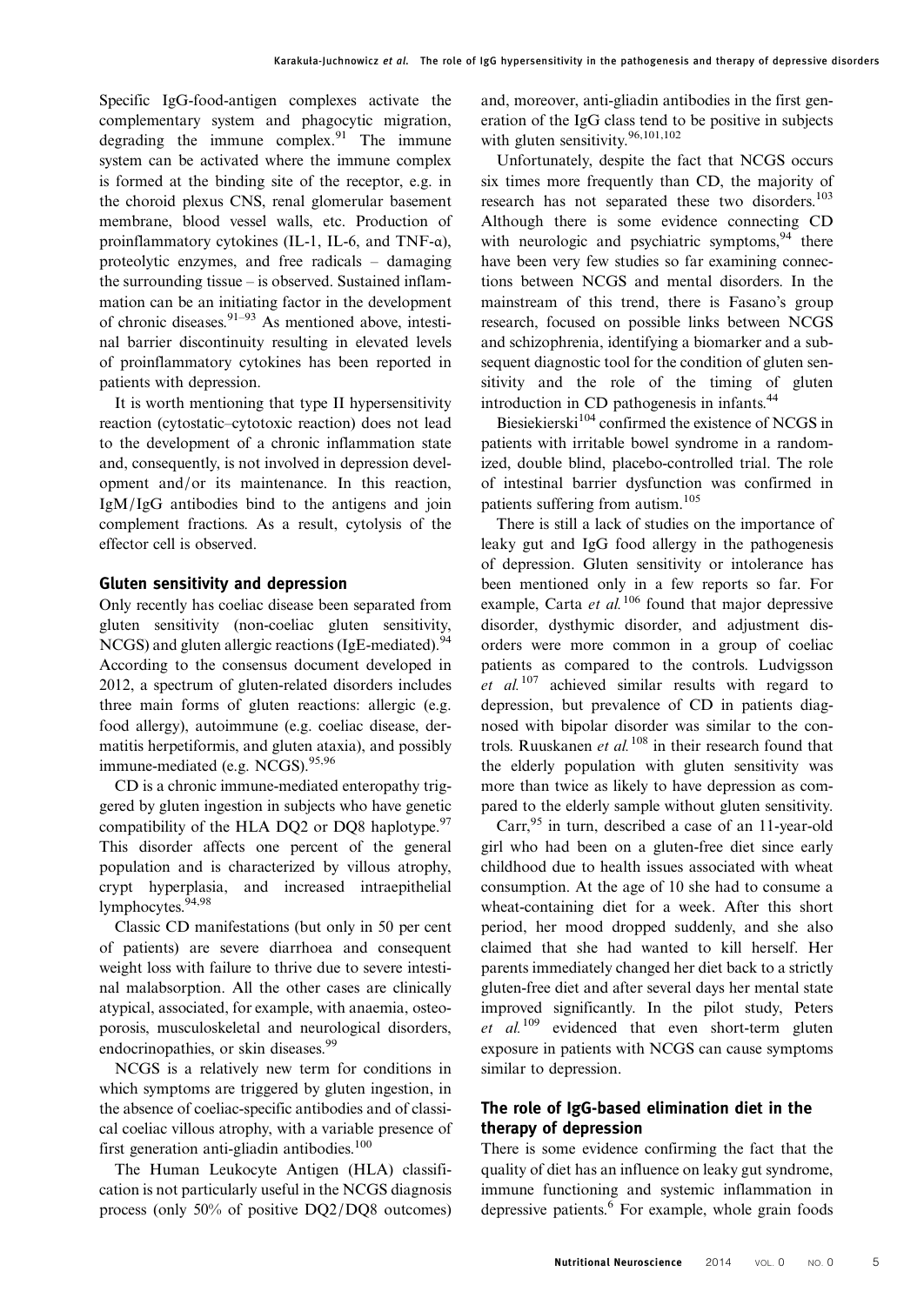<span id="page-5-0"></span>include fibre and beta glucans that can probably modulate immune functioning.<sup>[110](#page-8-0)</sup>

Other dietary immunomodulating factors of considerable current interest to mental health researchers include prebiotics and probiotics. $111$  The effectiveness of prebiotics in promoting the growth of strains of beneficial bacteria, e.g. bifidobacteria in the gut, has been demonstrated by some studies. Namely, it has been argued that the use of prebiotics leads to a favourable change in intestinal microbiology, reduces intestinal inflammation, and alleviates symptoms, e.g. atopic eczema, irritable bowel syndrome.<sup>112,113</sup> There are more and more reports about the positive effect of such strains of bacteria as Streptococcus thermophilus or Lactobacillus acidophilus, and even probiotic Escherichia coli Nissle 1917, which protect the intestinal barrier against harmful factors by reducing the symptoms of leaky gut.<sup>[114,115](#page-8-0)</sup>

Various potential immunomodulating factors improving tightness of the intestinal barrier also include amino acid L-glutamine, which has been confirmed by some studies demonstrating its positive effect on intestinal enterocytes as well as its power to reduce leaky gut.<sup>115,116</sup>

Present in curry powder, curcumin is another compound with a beneficial immunomodulating effect, potentially reducing inflammatory condition and oxi-dative stress related to the activity of tight junctions.<sup>[117](#page-8-0)</sup>

Tight junction damage between enterocytes leads to increased intestinal permeability that causes absorption of undigested proteins in small intestine and higher levels of specific IgG antibodies as a consequence.<sup>[86](#page-7-0)</sup>

The essential treatment in this case should be implementation of an appropriate diet. An elimination-rotation diet may be a good choice in patients with IgG food allergy in many diseases (e.g. migraine<sup>118,119</sup>). This type of diet relies on elimination of foods identified as causing allergic reactions and rotation in taking a certain type of food (only for one day and then a three-day interval). Such rotation reduces the risk of occurrence hypersensitivity to food products that have been well tolerated before.<sup>[120](#page-8-0)</sup>

Most publications connecting intestinal permeability with mental disorders refer to studies on autism spectrum disorders. Demonstration of efficacy of gluten and casein-free diets in patients suffering from autism<sup>[105,121](#page-8-0)–[124](#page-8-0)</sup> has resulted in attempts to use this type of therapeutic proceedings in other mental disorders, including depression. So far, studies on the connection of a gluten-free diet and depression have involved depressive subjects only with coeliac disease (CD). For example, Corvaglia et al.<sup>[125](#page-8-0)</sup> reported several cases of patients with CD who had been unsuccessfully treated with antidepressants and whose depressive symptoms improved with a gluten-free

diet. Pynnonen et al.<sup>[126](#page-8-0)</sup> also achieved similar results in adolescents with CD. It may be assumed that elimination of a factor causing inflammation (gluten) contributes to mental health improvement also in patients experiencing NCGS and depression. So far there have been no studies that take into consideration a glutenfree diet in depressive patients with NCGS.

#### Conclusion

The presented new hypothesis assumes existence of a new potential pathway that may mediate the pathogenesis of depression, which implies the existence of subsequent developmental stages. Overproduction of zonulin triggered by, e.g. gliadin $60$  through activation of the epidermal growth factor receptor and protease-activated receptor (PAR)-2 causes loosening of the TJ barrier and an increase in permeability of the gut wall ('leaky gut'). This results in a process allowing larger molecules that would normally stay in the gut to cross into the bloodstream and in induction of IgG-dependent food sensitivity.<sup>[127,128](#page-8-0)</sup> This condition causes an increased immune response $93,129$  $93,129$  and consequently induces the release of proinflammatory cytokines, $15$  which in turn may lead to the development of depressive symptoms.[130](#page-8-0)

In view of the foregoing considerations, it seems advisable to assess the intestinal permeability using as a marker, e.g. zonulin, occludin, and specific IgG concentrations against selected nutritional components in patients with depression. In the case of increased IgG concentrations, the implementation of an elimination–rotation diet may prove to be an effective method of reducing inflammation. It is necessary to evaluate the concentration of all subclasses of specific IgG (IgG 1–4) using validated research tools, by a quantitative method.

This new paradigm in the pathogenesis of depressive disorders linking leaky gut, IgG-dependent food sensitivity, inflammation and depression is promising, but still further studies are needed to confirm this theory. Another field of interest, i.e. elimination diets in depression treatment, requires well-designed clinical trials to check their utility.

#### Disclaimer statements

Contributors All authors contributed equally.

Funding None.

Conflicts of interest None.

Ethics approval N/A

#### References

- [1](http://www.maneyonline.com/action/showLinks?pmid=23042853&crossref=10.1126%2Fscience.1230817&isi=000309457400001) Wittchen HU. The burden of mood disorders. Science 2012; 338:15.
- 2 Pużyński S. Choroby afektywne nawracające. In: Pużyński S, Rybakowski J, Wciórka J, (ed.) Psychiatria tom 2, Psychiatria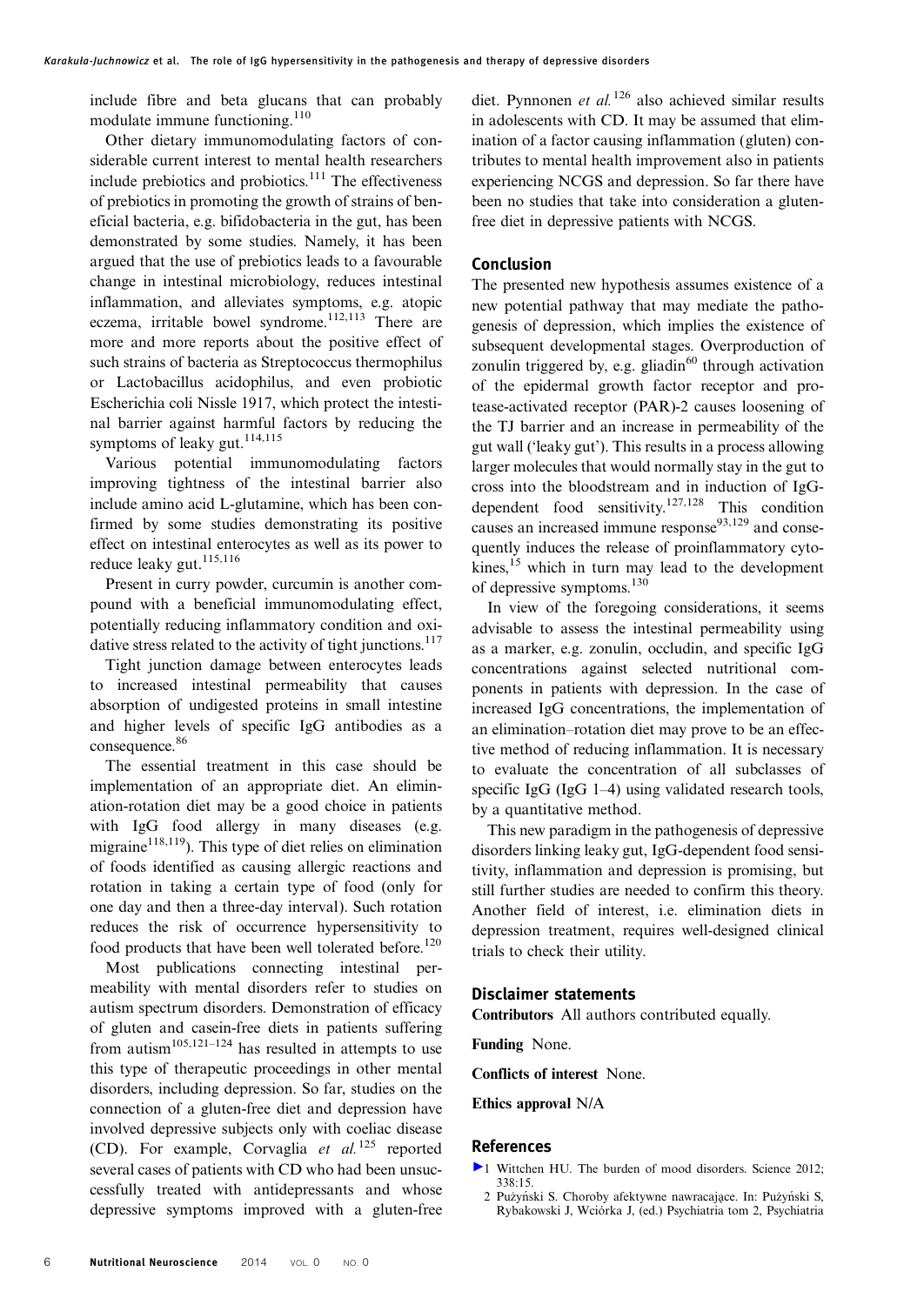<span id="page-6-0"></span>kliniczna. Wrocław: Elsevier Urban & Partner; 2012. p. 305–75.

- [3](http://www.maneyonline.com/action/showLinks?pmid=21864468&crossref=10.1503%2Fjpn.110071&isi=000294973900001) Anisman H. Inflaming depression. J Psychiatry Neurosci 2011; 36:291–5.
- [4](http://www.maneyonline.com/action/showLinks?pmid=22230487&crossref=10.1186%2F1471-244X-12-2&isi=000300261800001) Elomaa AP, Niskanen L, Herzig KH, Viinamäki H, Hintikka J. Elevated levels of serum IL-5 are associated with an increased likelihood of major depressive disorder. BMC Psychiatry 2012;12:2.
- [5](http://www.maneyonline.com/action/showLinks?pmid=18283240&isi=000254164800024) Maes M, Kubera M, Leunis JC. The gut-brain barrier in major depression: intestinal mucosal dysfunction with an increased translocation of LPS from gram negative enterobacteria (leaky gut) plays a role in the inflammatory pathophysiology of depression. Neuro Endocrinol Lett 2008;29(1):117–24.
- [6](http://www.maneyonline.com/action/showLinks?pmid=24228900&isi=000324260200001) Berk M, Williams LJ, Jacka FN, O'Neil A, Pasco JA, Moylan S, et al. So depression is an inflammatory disease, but where does the inflammation come from? BMC Med 2013;11:200.
- [7](http://www.maneyonline.com/action/showLinks?pmid=1943879&crossref=10.1016%2F0306-9877%2891%2990272-Z&isi=A1991GC50900005) Smith RS. The macrophage theory of depression. Med Hypotheses 1991;35:298–306.
- 8 Rys´ A, Miodek A, Szemraj P, Kocur J. Immunological and endocrine aspects of pathogenesis of depression. Adv Psychiatry Neurol 2007;16(4):335–7.
- 9 Gołąb J, Jakóbisiak M, Lasek W. Immunology. Warszawa: PWN; 2004. p. 198–247
- 10 Ufnal M, Wolynczyk-Gmaj D. The brain and cytokines the mutual origin of depression, obesity and cardiovascular diseases? Adv Hyg Exp Med 2011;65:228–35.
- [1](http://www.maneyonline.com/action/showLinks?pmid=11488986&crossref=10.1046%2Fj.1440-1711.2001.01023.x&isi=000171741900012)1 Refojo D, Liberman AC, Holsboer F, Arzt E. Transcription factor-mediated molecular mechanisms involved in the functional cross-talk between cytokines and glucocorticoids. Immunol Cell Biol 2001;79(4):385–94.
- [1](http://www.maneyonline.com/action/showLinks?pmid=17336577&crossref=10.1016%2Fj.cytogfr.2007.01.005&isi=000245777100005)2 Liberman AC, Druker J, Perone MJ, Arzt E. Glucocorticoids in the regulation of transcription factors that control cytokine synthesis. Cytokine Growth Factor Rev 2007;18(1–2):45–56.
- [1](http://www.maneyonline.com/action/showLinks?pmid=10483048&crossref=10.1038%2Fsj.mp.4000572&isi=000082550900008)3 Dantzer R, Wollman E, Vitkovic L, Yirmiya R. Cytokines and depression: fortuitous or causative association? Mol. Psychiatry 1999;4:328–32.
- [1](http://www.maneyonline.com/action/showLinks?pmid=19188531&crossref=10.1097%2FPSY.0b013e3181907c1b&isi=000263657000006)4 Howren MB, Lamkin DM, Suls J. Associations of depression with C-reactive protein, IL-1, and IL-6: a meta-analysis. Psychosom Med 2009;71:171–86.
- [1](http://www.maneyonline.com/action/showLinks?pmid=20015486&crossref=10.1016%2Fj.biopsych.2009.09.033&isi=000275100300008)5 Dowlati Y, Herrmann N, Swardfager W, Liu H, Sham L, Reim EK, et al. A meta-analysis of cytokines in major depression. Biol Psychiatry 2010;67:446–57.
- [1](http://www.maneyonline.com/action/showLinks?pmid=10559698&crossref=10.1159%2F000026615&isi=000083692600001)6 Levine J, Barak Y, Chengappa KN, Rapoport A, Rebey M, Barak V. Cerebrospinal cytokine levels in patients with acute depression. Neuropsychobiology 1999;40(4):171–6.
- [1](http://www.maneyonline.com/action/showLinks?pmid=19268915&crossref=10.1016%2Fj.biopsych.2009.01.030&isi=000267961600014)7 Lindqvist D, Janelidze S, Hagell P, Erhardt S, Samuelsson M, Minthon L, et al. Interleukin-6 is elevated in the cerebrospinal fluid of suicide attempters and related to symptom severity. Biol Psychiatry 2009;66(3):287–92.
- [1](http://www.maneyonline.com/action/showLinks?pmid=12764206&crossref=10.1097%2F01.PSY.0000041542.29808.01&isi=000183160300005)8 Danner M, Kasl SV, Abramson JL, Vaccarino V. Association between depression and elevated C-reactive protein. Psychosom Med 2003;65(3):347–56.
- [1](http://www.maneyonline.com/action/showLinks?pmid=21037214&crossref=10.1192%2Fbjp.bp.109.076430&isi=000284294700009)9 Pasco JA, Nicholson GC, Williams LJ, Jacka FN, Henry MJ, Kotowicz MA, et al. Association of high-sensitivity C-reactive protein with de novo major depression. Br J Psychiatry 2010; 197(5):372–7.
- [2](http://www.maneyonline.com/action/showLinks?pmid=17336664&crossref=10.1016%2Fj.genhosppsych.2006.11.005&isi=000244906300007)0 Katon W, Lin EH, Kroenke K. The association of depression and anxiety with medical symptom burden in patients with chronic medical illness. Gen Hosp Psychiatry 2007;29:147–55.
- [2](http://www.maneyonline.com/action/showLinks?pmid=23272989&crossref=10.1016%2Fj.jpsychores.2012.10.012&isi=000313390100011)1 Loftis JM, Patterson AL, Wilhelm CJ, McNett H, Morasco BJ, Huckans M. Vulnerability to somatic symptoms of depression during interferon-alpha therapy for hepatitis C: a 16-week prospective study. J Psychosom Res 2013;74(1):57–63.
- [2](http://www.maneyonline.com/action/showLinks?pmid=16633105&crossref=10.1097%2F01.mcg.0000210099.36500.fe&isi=000236992500010)2 Asnis GM, De La Garza R. Interferon-induced depression in chronic hepatitis C: a review of its prevalence, risk factors, biology, and treatment approaches. J Clin Gastroenterol 2006; 40(4):322–35.
- [2](http://www.maneyonline.com/action/showLinks?pmid=16889103)3 Leonard BE, Myint A. Changes in the immune system in depression and dementia: causal or coincidental effects? Dialogues Clin Neurosci 2006;8:163–74.
- [2](http://www.maneyonline.com/action/showLinks?pmid=21796103&crossref=10.1038%2Fnpp.2011.132&isi=000296070900009)4 Hannestad J, DellaGioia N, Bloch M. The effect of antidepressant medication treatment on serum levels of inflammatory cytokines: a meta-analysis. Neuropsychopharmacology 2011;36(12):2452–9.
- [2](http://www.maneyonline.com/action/showLinks?pmid=15777247&crossref=10.2174%2F1381612053381701&isi=000227162100003)5 Anisman H, Merali Z, Poulter MO, Hayley S. Cytokines as a precipitant of depressive illness: animal and human studies. Curr Pharm Des 2005;11(8):963–72.
- [2](http://www.maneyonline.com/action/showLinks?pmid=15851643&crossref=10.1001%2Farchinte.165.8.910&isi=000228599200013)6 Lim W, Hong S, Nelesen R, Dimsdale JF. The association of obesity, cytokine levels, and depressive symptoms with diverse

measures of fatigue in healthy subjects. Arch Intern Med  $2005;165(8):910-5.$ 

- [2](http://www.maneyonline.com/action/showLinks?pmid=12479695&crossref=10.1034%2Fj.1399-5618.4.s1.52.x&isi=000178611100039)7 Schaefer M, Schmidt F, Neumer R, Scholler G, Schwarz M. Interferon-alpha, cytokines and possible implications for mood disorders. Bipolar Disord 2002;4(Suppl 1):111–3.
- [2](http://www.maneyonline.com/action/showLinks?pmid=19224657&crossref=10.1017%2FS1461145709009924&isi=000266305800012)8 Khairova RA, Machado-Vieira R, Du J, Manji HK: A potential role for pro-inflammatory cytokines in regulating synaptic plasticity in major depressive disorder. Int J Neuropsychopharmacol 2009;12:561–78.
- [2](http://www.maneyonline.com/action/showLinks?pmid=18793712&crossref=10.1016%2Fj.bbi.2008.08.006&isi=000263134100001)9 Miller AH. Mechanisms of cytokine induced behavioral changes: psychoneuroimmunology at the translational interface. Norman Cousins Lecture. Brain Behav Immun 2009;23: 149–58.
- [3](http://www.maneyonline.com/action/showLinks?pmid=18801471&crossref=10.1016%2Fj.biopsych.2008.08.010&isi=000263249900006)0 Raison CL, Borisov AS, Majer M, Drake DF, Pagnoni G, Woolwine BJ. Activation of central nervous system inflammatory pathways by interferon-alpha: relationship to monoamines and depression. Biol Psychiatry 2009;65(4):296–303.
- [3](http://www.maneyonline.com/action/showLinks?pmid=16008534&crossref=10.1111%2Fj.1600-0404.2005.00442.x&isi=000230291000006)1 Hartai Z, Klivenyi P, Janaky T, Penke B, Dux L, Vecsei L. Kynurenine metabolism in multiple sclerosis. Acta Neurol Scand 2005;112(2):93-6.
- [3](http://www.maneyonline.com/action/showLinks?pmid=20633104&crossref=10.1111%2Fj.1749-6632.2009.05356.x&isi=000282838900001)2 Oxenkrug GF. Metabolic syndrome, age-associated neuroendocrine disorders, and dysregulation of tryptophan-kynurenine metabolism. Ann NY Acad Sci 2010;1199:1–14.
- [3](http://www.maneyonline.com/action/showLinks?pmid=21185346&crossref=10.1016%2Fj.pnpbp.2010.12.017&isi=000290928400005)3 Maes M, Leonard BE, Myint AM, Kubera M, Verkerk R. The new '5-HT' hypothesis of depression: cell-mediated immune activation induces indoleamine 2,3-dioxygenase, which leads to lower plasma tryptophan and an increased synthesis of detrimental tryptophan catabolites (TRYCATs), both of which contribute to the onset of depression. Prog Neuropsychopharmacol Biol Psychiatry 2011;35:702–21.
- [3](http://www.maneyonline.com/action/showLinks?pmid=23122890&crossref=10.1016%2Fj.psyneuen.2012.09.019&isi=000319540000019)4 Dienes KA, Hazel NA, Hammen CL. Cortisol secretion in depressed, and at-risk adults. Psychoneuroendocrinology 2013;38(6):927–40.
- [3](http://www.maneyonline.com/action/showLinks?pmid=12834904&crossref=10.1016%2FS0006-8993%2803%2902776-8&isi=000184190500013)5 Kitagami T, Yamada K, Miura H, Hashimoto R, Nabeshima T, Ohta T. Mechanism of systemically injected interferonalpha impeding monoamine biosynthesis in rats: role of nitric oxide as a signal crossing the blood-brain barrier. Brain Res 2003;978(1–2):104–14.
- [3](http://www.maneyonline.com/action/showLinks?crossref=10.4161%2Fcib.13761)6 Martin JL, Finsterwald C. Cooperation between BDNF and glutamate in the regulation of synaptic transmission and neuronal development. Commun Integr Biol 2011;4(1):14–6.
- [3](http://www.maneyonline.com/action/showLinks?pmid=19125209&isi=000261898000002)7 Anisman H. Cascading effects of stressors and inflammatory immune system activation: implications for major depressive disorder. J Psychiatry Neurosci 2009;34:4–20.
- [3](http://www.maneyonline.com/action/showLinks?pmid=7832833&crossref=10.1192%2Fbjp.164.3.365&isi=A1994NB59600013)8 Dinan TG. Glucocorticoids and genesis of depressive illness a psychological approach. Br J Psychiatry 1994;164:365–71.
- [3](http://www.maneyonline.com/action/showLinks?pmid=15213704&crossref=10.1038%2Fsj.npp.1300506&isi=000223998700001)9 Hasler G, Drevets WC, Manji HK, Charney DS. Discovering endophenotypes for major depression. Neuropsychopharmacology 2004;29(10):1765–81.
- [4](http://www.maneyonline.com/action/showLinks?pmid=23214162&isi=000311883200008)0 Remlinger-Molenda A, Wójciak P, Michalak M, Rybakowski J. Activity of selected cytokines in bipolar patients during manic and depressive episodes. Psychiatr Pol 2012;46(4):599–611.
- [4](http://www.maneyonline.com/action/showLinks?pmid=21927805&crossref=10.1007%2Fs11920-011-0232-0)1 Raison LR, Miller AH. Is depression an inflammatory disorder? Curr Psychiatry Rep 2011;13:467–75.
- [4](http://www.maneyonline.com/action/showLinks?pmid=22446142&crossref=10.1016%2Fj.schres.2012.02.025&isi=000304470200008)2 Severance EG, Alaedini A, Yang S, Halling M, Gressitt KL, Stallings CR, et al. Gastrointestinal inflammation and associated immune activation in schizophrenia. Schizophr Res 2012; 138(1):48–53.
- [4](http://www.maneyonline.com/action/showLinks?pmid=23104138&crossref=10.1007%2Fs10528-012-9550-0&isi=000319019100012)3 Bowling FG, Heussler HS, McWhinney A, Dawson PA. Plasma and urinary sulfate determination in a cohort with autism. Biochem Genet 2013;51(1–2):147–53.
- [4](http://www.maneyonline.com/action/showLinks?pmid=22109896&crossref=10.1007%2Fs12016-011-8291-x&isi=000299000100008)4 Fasano A. Leaky gut and autoimmune diseases. Clin. Rev. Allergy Immunol 2012;42:71–8.
- 45 Rudzki L, Frank M, Szulc A, Gałe˛cka M, Szachta P, Barwinek D. From gut to depression – the role of intestinal barrier discontinuity and activation of the immune system in the depression inflammatory hypothesis. Neuropsychiatr Neuropsychology 2012;7(2):76–84.
- [4](http://www.maneyonline.com/action/showLinks?pmid=16092447&crossref=10.1111%2Fj.1651-2227.2005.tb01904.x&isi=000228451400001)6 Liu Z, Li N, Neu J. Tight junctions, leaky intestines, and pediatric diseases. Acta Paediatr 2005;94(4):386–93.
- [4](http://www.maneyonline.com/action/showLinks?pmid=23851019&crossref=10.1016%2Fj.cgh.2013.07.001&isi=000323816100010)7 Odenwald MA, Turner JR. Intestinal permeability defects: is it time to treat? Clin Gastroenterol Hepatol 2013;11(9):1075–83.
- [4](http://www.maneyonline.com/action/showLinks?pmid=24720758&crossref=10.1089%2Fjir.2013.0020&isi=000339152400005)8 Jiang Y, Guo C, Zhang D, Zhang J, Wang X, Geng C. The altered tight junctions: an important gateway of bacterial translocation in cachexia patients with advanced gastric cancer. J Interferon Cytokine Res 2014;34(7):518–25.
- [4](http://www.maneyonline.com/action/showLinks?pmid=9558459&crossref=10.1146%2Fannurev.physiol.60.1.161&isi=000072713900009)9 Cereijido M, Valdés J, Shoshani L, Contreras RG. Role of tight junctions in establishing and maintaining cell polarity. Annu Rev Physiol 1998;60:161–77.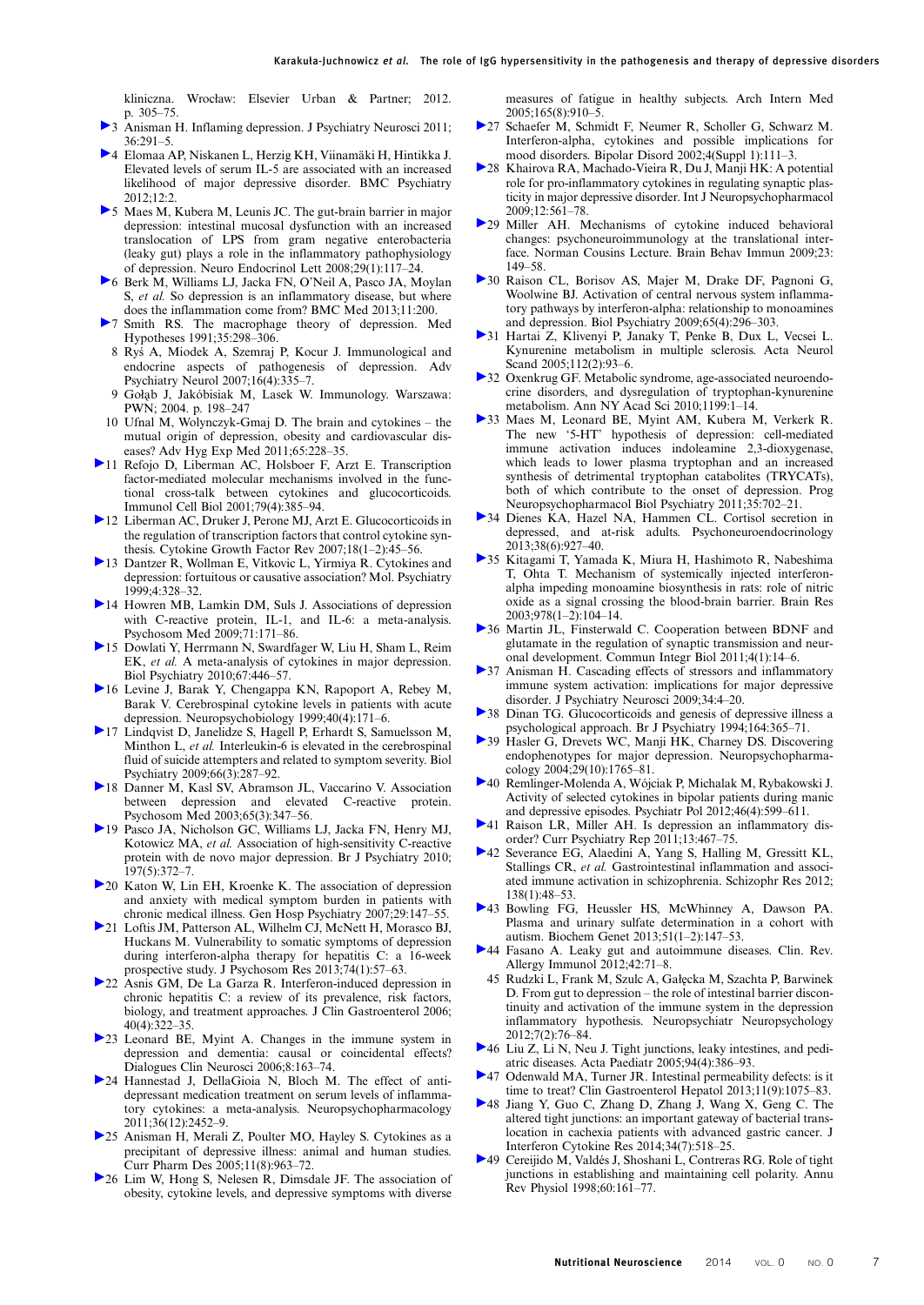- <span id="page-7-0"></span>[5](http://www.maneyonline.com/action/showLinks?pmid=11161718&crossref=10.1006%2Fexcr.2000.5103&isi=000167139300002)0 Kojima T, Kokai Y, Chiba H, Yamamoto M, Mochizuki Y, Sawada N. Cx32 but not Cx26 is associated with tight junctions in primary cultures of rat hepatocytes. Exp Cell Res 2001;263: 193–201.
- [5](http://www.maneyonline.com/action/showLinks?pmid=15980428&crossref=10.1074%2Fjbc.M506799200&isi=000231362500054)1 Singh D, Solan JL, Taffet SM, Javier R, Lampe PD. Connexin 43 interacts with zona occludens-1 and -2 proteins in a cell cycle stage-specific manner. J Biol Chem 2005;280:30416–21.
- [5](http://www.maneyonline.com/action/showLinks?pmid=19805376&crossref=10.1073%2Fpnas.0906773106&isi=000270305800047)2 Tripathi A, Lammers KM, Goldblum S, Shea-Donohue T, Netzel-Arnett S, Buzza MS, et al. Identification of human zonulin, a physiological modulator of tight junctions, as prehaptoglobin-2. Proc Natl Acad Sci USA 2009;106(39): 16799–804.
- [5](http://www.maneyonline.com/action/showLinks?pmid=21248165&crossref=10.1152%2Fphysrev.00003.2008&isi=000286375500004)3 Fasano A. Zonulin and its regulation of intestinal barrier function: the biological door to inflammation, autoimmunity, and cancer. Physiol. Rev 2011;91:151–75.
- 54 Pabijasz D. Ocena przepuszczalności jelitowej na podstawie stężenia zonuliny u dzieci z nieswoistymi zapaleniami jelit. Postępy Nauk Medycznych 2013;5:346-50.
- [5](http://www.maneyonline.com/action/showLinks?pmid=12404235&crossref=10.1053%2Fgast.2002.36578&isi=000178923100025)5 El Asmar R, Panigrahi P, Bamford P, Berti I, Not T, Coppa GV. Host-dependent zonulin secretion causes the impairment of the small intestine barrier function after bacterial exposure. Gastroenterology 2002;123(5):1607–15.
- [5](http://www.maneyonline.com/action/showLinks?pmid=16635908&crossref=10.1080%2F00365520500235334&isi=000236980100008)6 Drago S, El Asmar R, Di Pierro M, Grazia ClementeM, Tripathi A, Sapone A, et al. Gliadin, zonulin and gut permeability: effects on celiac and non-celiac intestinal mucosa and intestinal cell lines. Scand J Gastroenterol 2006;41(4):408–19.
- [5](http://www.maneyonline.com/action/showLinks?pmid=12452934&crossref=10.1046%2Fj.1365-2036.2002.01359.x&isi=000179529900004)7 Hart A, Kamm MA. Review article: mechanisms of initiation and perpetuation of gut inflammation by stress. Aliment Pharmacol Ther 2002;16(12):2017–28.
- [5](http://www.maneyonline.com/action/showLinks?pmid=18485912&crossref=10.1053%2Fj.gastro.2008.03.023&isi=000257551900027)8 Lammers KM, Lu R, Brownley J, Lu B, Gerard C, Thomas K, et al. Gliadin induces an increase in intestinal permeability and zonulin release by binding to the chemokine receptor CXCR3. Gastroenterology 2008;135(1):194–204.
- [5](http://www.maneyonline.com/action/showLinks?pmid=9815034&isi=000076856000023)9 Kiliaan AJ, Saunders PR, Bijlsma PB, Berin MC, Taminiau JA, Groot JA, et al. Stress stimulates transepithelial macromolecular uptake in rat jejunum. Am J Physiol 1998;275(5 Pt1): G1037–44.
- [6](http://www.maneyonline.com/action/showLinks?pmid=12524403&crossref=10.1136%2Fgut.52.2.218&isi=000180534200016)0 Clemente MG, De Virgiliis S, Kang JS, Macatagney R, Musu MP, Di Pierro MR, et al. Early effects of gliadin on enterocyte intracellular signalling involved in intestinal barrier function. Gut 2003;52:218–23.
- [6](http://www.maneyonline.com/action/showLinks?pmid=16644703&crossref=10.2337%2Fdb05-1593&isi=000237303800033)1 Sapone A, de Magistris L, Pietzak M, Clemente MG, Tripathi A, Cucca F, et al. Zonulin upregulation is associated with increased gut permeability in subjects with type 1 diabetes and their relatives. Diabetes 2006;55:1443–9.
- [6](http://www.maneyonline.com/action/showLinks?pmid=19538307&crossref=10.1111%2Fj.1749-6632.2009.04037.x&isi=000267364600028)2 Visser J, Rozing J, Sapone A, Lammers K, Fasano A. Tight junctions, intestinal permeability, and autoimmunity: celiac disease and type 1 diabetes paradigms. Ann NY Acad Sci 2009;1165:195–205.
- [6](http://www.maneyonline.com/action/showLinks?pmid=12524403&crossref=10.1136%2Fgut.52.2.218&isi=000180534200016)3 Drago S, Congia M, Fasano A. Early effects of gliadin on enterocyte intracellular signaling involved in intestinal barrier function. Gut 2003;52:218–23.
- [6](http://www.maneyonline.com/action/showLinks?pmid=15790845&crossref=10.1126%2Fscience.1106442&isi=000227957300046)4 MacDonald TT, Monteleone G. Immunity, inflammation, and allergy in the gut. Science 2005;307(5717):1920–5.
- [6](http://www.maneyonline.com/action/showLinks?pmid=17712153&crossref=10.1177%2F0148607107031005430&isi=000249176200023)5 Bengmark S. Advanced glycation and lipoxidation end products – amplifiers of inflammation: the role of food. J Parenter Enteral Nutr 2007;31:430–40.
- [6](http://www.maneyonline.com/action/showLinks?pmid=16037267&crossref=10.1196%2Fannals.1333.052&isi=000231834100052)6 Uribarri J, Cai W, Sandu O, Peppa M, Goldberg T, Vlassara H. Diet-derived advanced glycation end products are major contributors to the body's AGE pool and induce inflammation in healthy subjects. Ann NY Acad Sci 2005:1043:461-6.
- [6](http://www.maneyonline.com/action/showLinks?crossref=10.1146%2Fannurev-physiol-012110-142150&isi=000288968800013)7 Shen L, Weber CR, Raleigh DR, Yu D, Turner JR. Tight junction pore and leak pathways: a dynamic duo. Annu Rev Physiol 2012;73:283–309.
- [6](http://www.maneyonline.com/action/showLinks?pmid=23762290&crossref=10.1371%2Fjournal.pone.0065100&isi=000321094800018)8 Betanzos A, Javier-Reyna R, García-Rivera G, Bañuelos C, González-Mariscal L, Schnoor M, et al. The EhCPADH112 complex of Entamoeba histolytica interacts with tight junction proteins occludin and claudin-1 to produce epithelial damage. PLoS One 2013;8(6):e65100.
- [6](http://www.maneyonline.com/action/showLinks?pmid=23282252&crossref=10.1111%2Fj.1753-4887.2012.00549.x&isi=000312992800006)9 Kotler BM, Kerstetter JE, Insogna KL. Claudins, dietary milk proteins, and intestinal barrier regulation. Nutr Rev 2013;71(1): 60–5.
- 70 Günzel D, Fromm M. Claudins and other tight junction proteins. Compr Physiol 2012;2(3):1819–52.
- $\triangleright$  [7](http://www.maneyonline.com/action/showLinks?crossref=10.4161%2Ftisb.25247)1 Van Itallie CM, Anderson JM. Claudin interactions in and out of the tight junction. Tissue Barriers 2013;1(3):e25247.
- [7](http://www.maneyonline.com/action/showLinks?pmid=19056655&crossref=10.3945%2Fjn.108.092528&isi=000261777100013)2 Ozawa T, Miyata M, Nishimura M, Ando T, Ouyang Y, Ohba T, et al. Transforming growth factor-beta activity in commercially available pasteurized cow milk provides protection against inflammation in mice. J Nutr 2009;139:69–75.
- 73 Sprong RC, Schonewille AJ, van der Meer R. Dietary cheese whey protein protects rats against mild dextran sulfate sodium-induced colitis: role of mucin and microbiota. J Dairy Sci 2010;93:1364–71.
- 74 Furuse M, Hirase T, Itoh M, Nagafuchi A, Yonemura S, Tsukita S, et al. Occludin: a novel integral membrane protein localizing at tight junctions. J Cell Biol 1993;123(6 Pt 2): 1777–88.
- 75 Saitou M, Ando-Akatsuka Y, Itoh M, Furuse M, Inazawa J, Fujimoto K, et al. Mammalian occludin in epithelial cells: its expression and subcellular distribution. Eur J Cell Biol 1997;73(3):222–31.
- 76 Riba A, Cartier Ch, Bacquie V, Lencina C, Mallet V, Harkat Ch. Early maternal separation in mice triggered a specific IgG response against soluble food antigens. Gastroenterology 2013;144(5):S717.
- 77 Bjarnason I, MacPherson A, Hollander D. Intestinal permeability: an overview. Gastroenterology 1995;108(5):1566–81.
- 78 Teixeira TF, Collado MC, Ferreira CL, Bressan J, Peluzio , Mdo C. Potential mechanisms for the emerging link between obesity and increased intestinal permeability. Nutr Res 2012; 32(9):637–47.
	- 79 Alonso C, Vicario M, Pigrau M, Lobo B, Santos J. Intestinal barrier function and the brain-gut axis. In: Lyte M, Cryan JF, editors. Microbial endocrinology: the microbiota-gut-brain axis in health and disease. New York: Springer; 2014. pp. 73–113.
- 80 Moloney RD, Desbonnet L, Clarke G, Dinan TG, Cryan JF. The microbiome: stress, health and disease. Mamm Genome 2014;25(1–2):49–74.
- 81 Naseribafrouei A, Hestad K, Avershina E, Sekelja M, Linløkken A, Wilson R, et al. Correlation between the human fecal microbiota and depression. Neurogastroenterol Motil 2014;26(8):1155–62.
- 82 Drisko J, Bischoff B, Hall M, McCallum R. Treating irritable bowel syndrome with a food elimination diet followed by food challenge and probiotics. J Am Coll Nutr 2006;25(6): 514–22.
- 83 Johansson SG, Bieber T, Dahl R, Friedmann PS, Lanier BQ, Lockey RF, et al. Revised nomenclature for allergy for global use: report of the nomenclature review committee of the world allergy organization, October 2003. J Allergy Clin Immunol 2004;113(5):832–6.
- 84 Atkinson W, Sheldon TA, Shaath N, Whorwell PJ. Food elimination based on IgG antibodies in irritable bowel syndrome: a randomised controlled trial. Gut 2004;53(10):1459–64.
- 85 Bentz S, Hausmann M, Piberger H, Kellermeier S, Paul S, Held L, et al. Clinical relevance of IgG antibodies against ood antigens in Crohn's disease: a double-blind cross-over diet intervention study. Digestion 2010;81(4):252–64.
- ▶ 86 Frank M, Ignyś I, Gałęcka M, Szachta P. IgG-dependent food allergy and its role in selected diseases. Pediatr Pol 2012;88(3): 252–7.
- 87 O'Farrelly C, Kelly J, Hekkens W. Alpha gliadin antibody levels: a serological test for coeliac disease. Br Med J (Clin Res Ed) 1983;286:2007–10.
- 88 Beyazit Y, Sayilir A, Tas A, Kekilli M. IgA and IgG antibody testing for coeliac disease. Eur J Intern Med 2010;  $21(5):467-8.$
- 89 Czarnobilska E, Obtułowicz K, Wsołek K. Type IV of hypersensitivity and its subtypes. Przegl Lek 2007;64(7-8):506-8.
- 90 Zuo XL, Li YQ, Li WJ, Guo YT, Lu XF, Li JM, et al. Alterations of food antigen-specific serum immunoglobulins G and E antibodies in patients with irritable bowel syndrome and functional dyspepsia. Clin Exp Allergy 2007;  $37.823 - 30$
- 91 Owen J, Punt J, Stranford S. Kuby Immunology. 7th ed. New York: WH Freeman and Co.; 2013.
- 92 Chavez AM, Menconi MJ, Hodin RA. Cytokine-induced intestinal epithelial hyperpermeability: role of nitric oxide. Crit Care Med 1999;27(10):2246–51.
- 93 Ye D, Ma I, Ma TY. Molecular mechanism of tumor necrosis factor – modulation. Am J Physiol Gastrointest Liver Physiol 2006;290:G496–G504.
- 94 Jackson JR, Eaton WW, Cascella NG, Fasano A, Kelly DL. Neurologic and psychiatric manifestations of celiac disease and gluten sensitivity. Psychiatr Q 2012;83:91–102.
- 95 Carr AC. Depressed mood associated with gluten sensitivity resolution of symptoms with a gluten-free diet. N Z Med J 2012;125(1366):81–2.